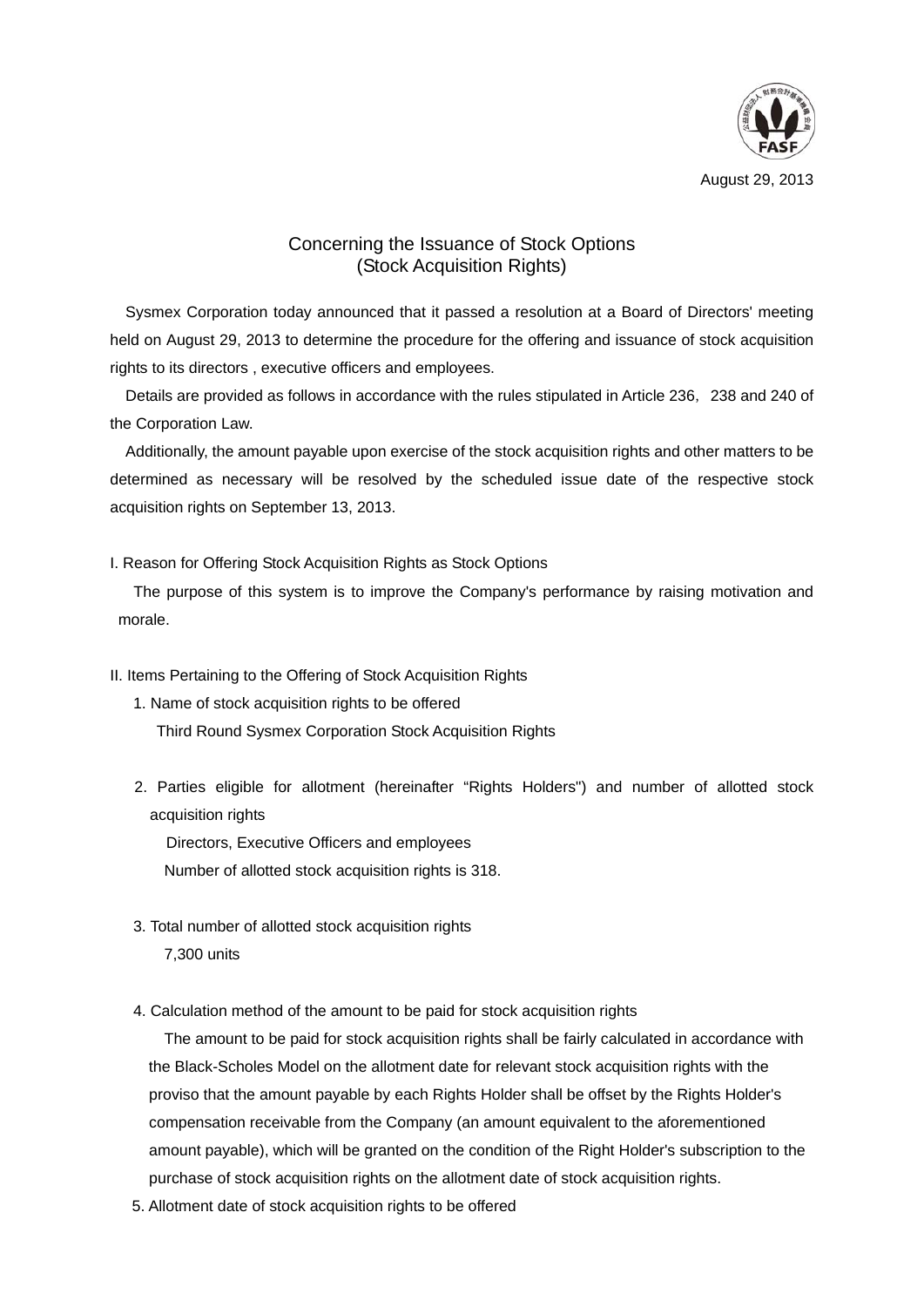September 13, 2013

6. Details of stock acquisition rights

(1) Type and number of shares to be issued upon the exercise of stock acquisition rights

The type of shares to be issued upon exercise of stock acquisition rights shall be shares of common stock of the Company, and the number of shares to be issued upon the exercise of stock acquisition rights shall be 730,000 (The number of shares to be granted per stock acquisition rights is 100).

In the event of the Company's division or consolidation of shares, the number of allotted shares shall be adjusted in accordance with the formula below provided that such adjustment shall also be made to stock acquisition rights remaining unexercised as of the allotment date and that any fractional shares less than one (1) share arising out of such adjustment shall be omitted.

Number of corresponding shares after adjustment = Number of corresponding shares before adjustment x Stock split or reverse stock split ratio

In the event the Company is involved in a merger, corporate spin-off, share exchange or share transfer (hereinafter collectively "Merger and Other Events"); implements the gratis allotment of stock acquisition rights; or engages in any other activity that entails an adjustment in the number of shares offered, the Company shall adjust the relevant number of shares in a rational manner, giving due consideration to conditions pertaining to gratis allotment, such as Merger and Other Events.

(2) Amount to be contributed upon the exercise of stock acquisition rights to be offered ("Exercising Amount")

The amount to be paid in upon exercise of each stock acquisition rights shall be the amount of the acquisition price per share (hereinafter referred to as "Exercise Price") multiplied by the number of shares to be issued or transferred upon exercise of each stock acquisition rights.

The Exercise Price shall be the average of the closing prices of the shares of the Common Stock of the Company in the regular trading thereof on the Tokyo Stock Exchange on each day (excluding any day on which there is no trading of the shares of the Company) during the month immediately preceding the month in which the stock acquisition rights are issued, multiplied by 1.05, and any fractions shall be rounded up to the nearest one (1) yen; provided, however, that in the event that such amount is less than the closing price of the shares of Common Stock of the Company on the Tokyo Stock Exchange on the business day immediately preceding the day of issuance of the stock acquisition rights, the Exercise Price shall be that closing price.

Provided that if the Company implements a stock split or consolidation after issuance of the stock acquisition rights, the Exercise Price shall be adjusted in accordance with the formula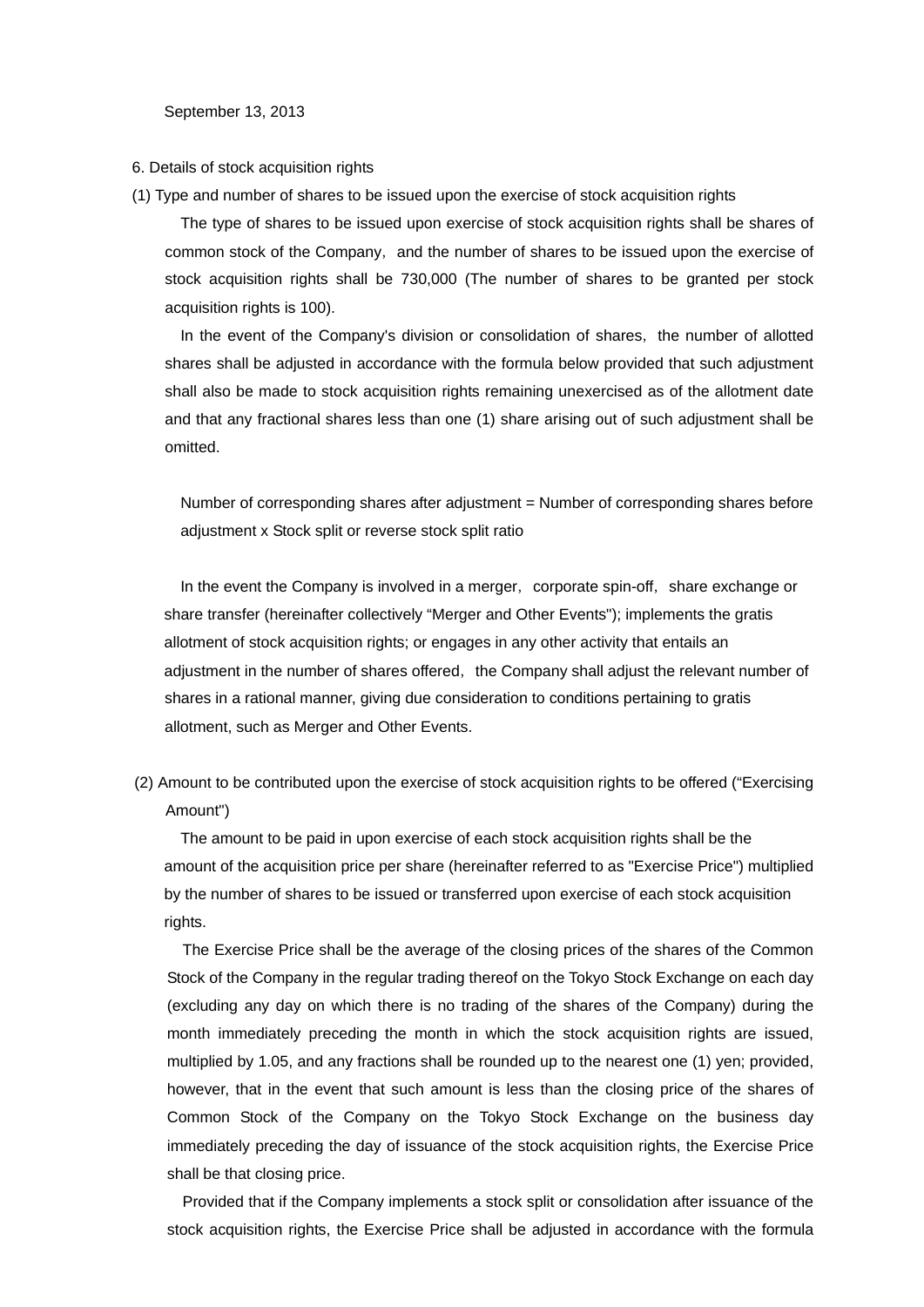below and rounded up to the nearest one (1) yen.

Exercise Price after adjustment = 
$$
\frac{Exercise \text{ Price before adjustment} \times 1}{Split \text{ or consolidation ratio}}
$$

If the Company acquires or is consolidated with another company, or acquires a 100% stake in another company through an exchange of shares, or if certain other events take place which require adjustment of the Exercise Price, the Company may adjust the Exercise Price to the extent it deems necessary.

- (3) Exercise period of stock acquisition rights to be offered From September 13, 2015 to September 12, 2021
- (4) Matters concerning capital or capital reserves to be increased when shares are issued upon the exercise of stock acquisition rights to be offered

The amount of capital to be increased when shares are issued upon the exercise of stock acquisition rights shall be half the limit of capital increase as calculated in accordance with Article17, Paragraph 1, of the Corporate Accounting Rules, and any fraction of less than one (1) yen resulting from that calculation shall be rounded up to the nearest whole yen. The amount of capital reserve to be increased when shares are issued upon the exercise of stock acquisition rights shall be the amount of the limit of capital increase described in before, less the amount of capital to be increased as set out in before.

- (5) Conditions for exercise of stock acquisition rights
	- (a) The person who is allocated stock acquisition rights (hereinafter referred to as "Rights Holder") must be a director, an auditor or an employee of the Company or its subsidiary at the time of exercise of the stock acquisition rights. If the Rights Holder retires from the position of director or auditor of the Company or its subsidiary due to expiration of the term of office, or leaves the Company or its subsidiary due to mandatory retirement, the Rights Holder still may exercise the stock acquisition rights within two (2) years of the effective date of such expiration of the term of office or mandatory retirement.
	- (b) The heir(s) of the Rights Holder may not exercise the rights.
	- (c) Other particulars concerning the conditions for the exercise of stock acquisition rights shall be determined pursuant to an agreement between the Company and the Rights Holder, based on resolutions of the Board of Directors of the Company and/or the Stockholders' General Meeting.
- (6) Conditions for acquiring stock acquisition rights
	- (a) Should it be resolved that the Company will engage in a merger, absorb another company's division, establish a new division or company in a way that would entail the dissolution or division of its own operations, enter into a share exchange or implement a share transfer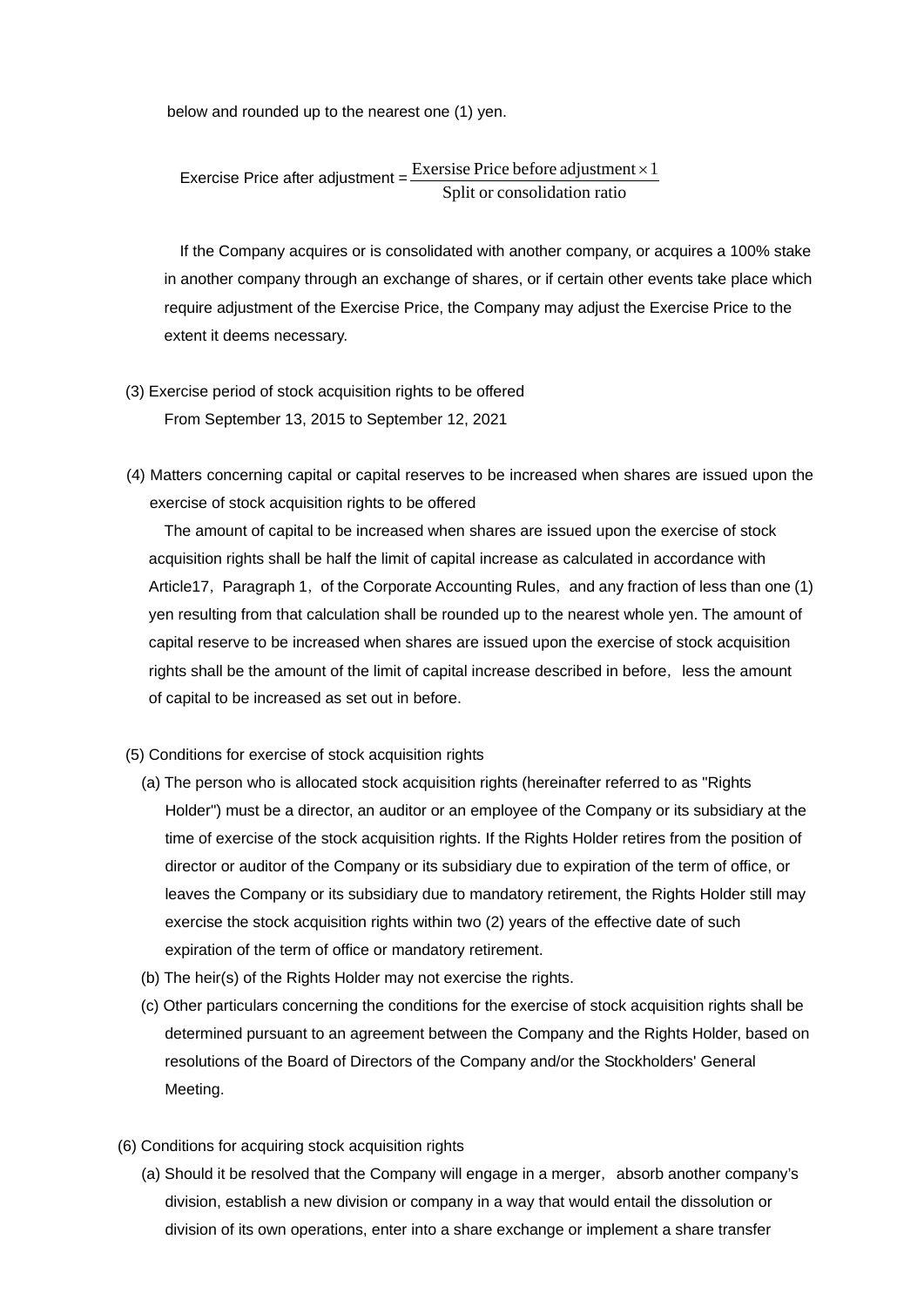wherein it becomes a wholly owned subsidiary through the Company's general meeting of shareholders, the Company may itself acquire all stock acquisition rights outstanding as of the date prescribed by the Company's Board of Directors' meeting.

(b) Should it be resolved that allocates of stock acquisition rights become unable to fulfill the conditions for exercise of stock acquisition rights, the Company may itself acquire all stock acquisition rights outstanding.

## (7) Restriction on the transfer of stock acquisition rights

The acquisition of stock acquisition rights by transfer shall require approval of the Company's Board of Directors.

(8) Policy concerning the details of invalidating of stock acquisition rights and the delivery of stock acquisition rights of a Restructured Company undergoing Organizational Restructuring

Upon merger (limited to cases wherein the Company becomes a dissolving company), the absorption of another company's division, the establishment of a new company or division, entry into a share exchange or the implementation of a transfer of shares of the Company to another entry (hereinafter collectively referred to as "Organizational Restructuring"), the Company shall deliver stock acquisition rights as per a corporation described in Article 236, Paragraph 1, Items 8.1 through 8.5 of the Corporation Law of Japan (hereinafter "Restructured Company") and in accordance with the following terms and conditions pertaining to the Rights Holders of stock acquisition rights remaining unexercised immediately before the Organizational Restructuring takes effect (hereinafter "Remaining Stock Acquisition Rights").

In such a case, the Remaining Stock Acquisition Rights shall cease to be effective and the Restructured Company shall newly issue stock acquisition rights. However, the foregoing shall apply only to cases in which the delivery of stock acquisition rights of the Restructured Company is in accordance with the following terms and conditions as provided for in the relevant agreements or plans pertaining to the merger, new company establishment, the absorption of another company's division, the establishment of a new company or division, entry into as share exchange or the implementation of a transfer of shares.

- (a) Number of stock acquisition rights of the Restructured Company to be delivered The Company shall deliver stock acquisition rights, the number of which shall equal the number of stock acquisition rights held by the Rights Holder of the Remaining stock acquisition rights.
- (b) Type of shares of the Restructured Company to be issued upon The exercise of stock acquisition rights

Shares of common stock of the Restructured Company

(c) Number of shares of the Restructured Company to be issued upon the exercise of stock acquisition rights

To be decided upon application, mutatis mutandis, of item (1) above, taking into consideration the terms and conditions of the Organizational Restructuring, and so on.

(d) Amount to be contributed upon the exercise of stock acquisition rights